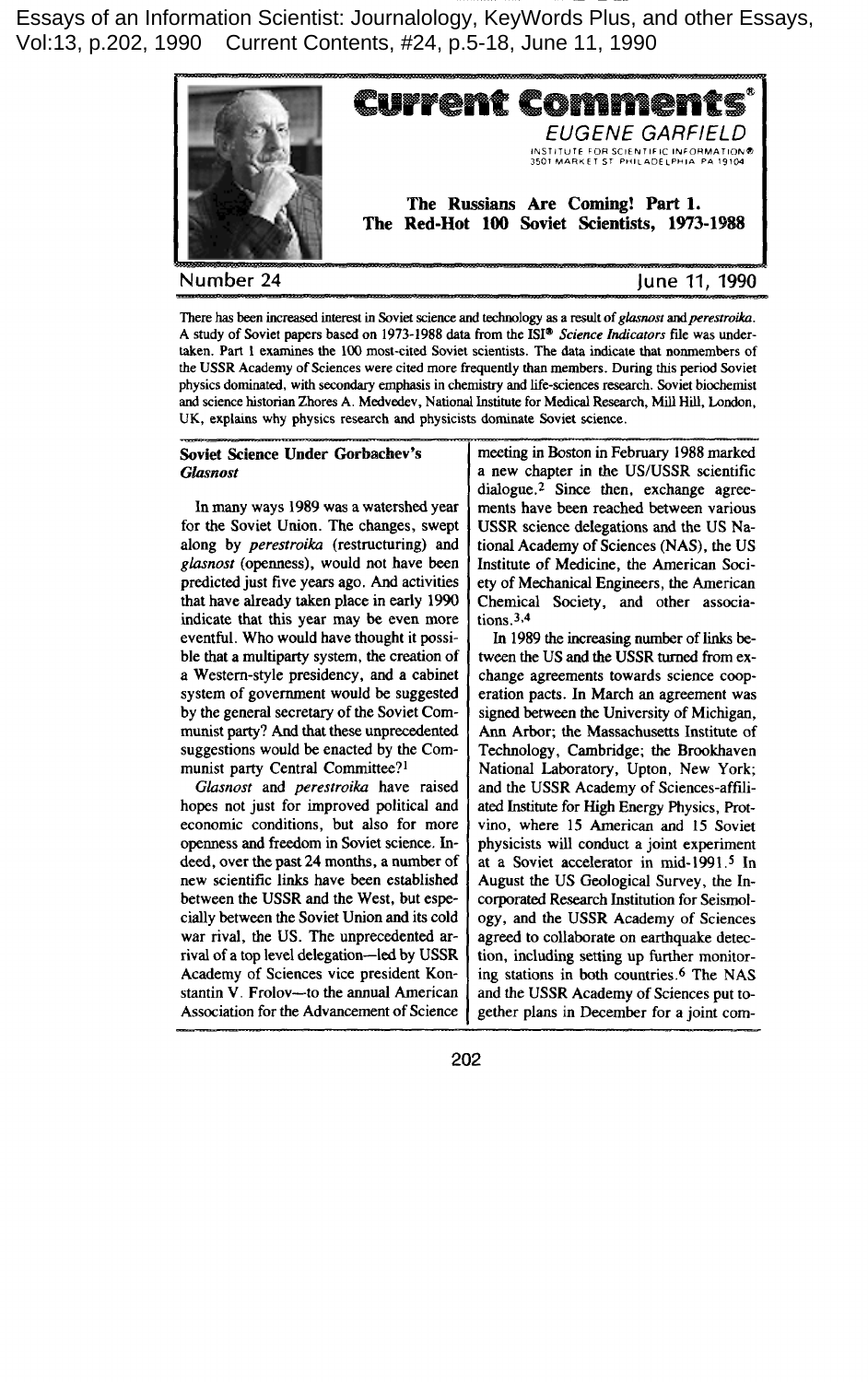mittee to study global ecology,  $7$  and NASA and USSR space officials reached agreement on efforts to initiate cooperative biomedical research on both the US space shuttle and the Soviet modular space station  $Mir.$ <sup>8</sup> In March 1990 Vice President Dan Quayle announced that the US would provide groundbased hardware and services for a Soviet radiotelescope to be launched in the mid- 1990s.9

Within the past 12 months, the influence of *glasnost* has resulted in unprecedented disclosures of previously unknown aspects of the Soviet science and technology establishment. These include information on failed or disastrous state-sponsored projects (such as their manned lunar $10-12$  and nuclear energy<sup>13-15</sup> programs), as well as the first release of detailed economic data on how the Soviet Union spends its rubles on science. According to figures released last September by the USSR's minister of finance, Valentin Pavlov, the government has earmarked 11 billion rubles (which would compare to about 17.34 billion US dollars) for civilian research in the budget for 1990, compared with just 7.3 billion (or about 11.5 billion dollars) in 1989. This represents a boost from 1.5 percent to 2.3 percent of total state spending. The Soviets are going to lay particular stress this year on the fields of biomedicine and health.<sup>16</sup>

It remains to be seen how glasnost will affect the publication output of Soviet scientists, but there are potentially encouraging signs that freer and wider circulation of research is indeed possible in the USSR. The Supreme Soviet (parliament), for example, has passed a iaw allowing private ownership of photocopying machines, and the goverment is in the final stages of allowing the unregulated sale of uncensored Western periodicals and newspapers across the country. $17$ 

A recent example of the new publishing environment is the recently launched Soviet journal *Biomedical Science. Is The* journal is a joint venture between the USSR Academy of Sciences, the British Royal Society of Chemistry, and the UK scientific publisher Pion. This English-language, interna-

tional journal will no doubt increase the awareness—and prestige—of Russian lifesciences research not only in the West, but also among the Soviets themselves. Indeed, the same consortium has announced plans for another journal entitled Mendeleyev *Communications, according to recent Soviet* visitors Elia Moiseev and Mark Volpin, whom I had a chance to meet in mid-April when I visited Cornell University, Ithaca, New York.

Even before the Gorbachev era,  $ISI^{\circledast}$ acted to increase exchanges in information science by hosting Soviet visitors to Philadelphia. Physicist Sergei P. Kapitza (son of Nobelist Pyotr L. Kapitza), Institute for Physical Problems, Moscow, was the first Soviet scientist to accept an invitation and was here in March 1987.<sup>19</sup> Others included marine biologist Alexander I. Pudovkin, Institute of Marine Biology, Vladivostok (November 1987-April 1988); $20$  mathematician Vladimir V. Nalimov, Laboratory of Statistical Methods, Moscow State University (October-December 1988); $21$  and information scientist Valentina A. Markusova, chief, Information Department, Far-East Branch of the USSR Academy of Sciences All-Union Institute for Scientific and Technical Information, Moscow (September 1989-January 1990).<sup>22</sup> Markusova gave much invaluable input towards the development of this essay. More recently, informa**tion** scientist Irinia V. Marshakova-Shaikevich (who independently discovered "co-citation analysis" with Henry Small, director of ISI's Corporate Research Department<sup>23,24</sup>). Institute for Philosophy, USSR Academy of Sciences, Moscow, was our guest.

With the USSR today generating so much interest, and considering that the last time a study of highly cited Soviet papers appeared in *Current Contents<sup>®</sup>* (*CC<sup>®</sup>*) was nearly 15 years ago,  $25$  we decided that a more up-to-date citation analysis of Soviet science was appropriate. This is not to say we and others have totally ignored Eastern Europe, but for obvious reasons their work has had limited impact in our usual studies of international high impact research.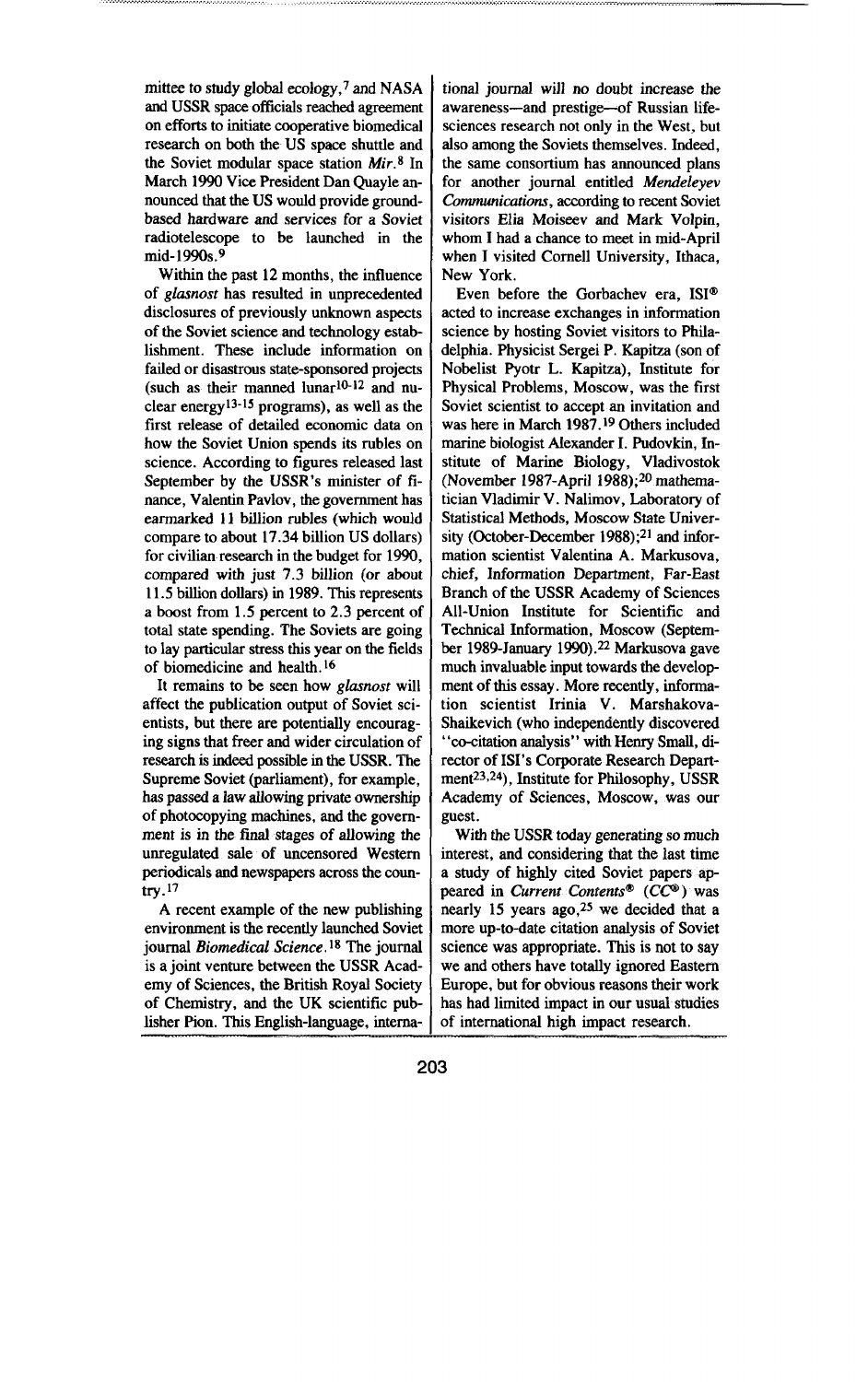#### **Methodology and the Question of Institutional Affiliations**

**While** a study limited to the last few years would give a more current perspective on Soviet science, we decided to examine the Soviet scientific literature for a period of 15 years. This provides the best opportunity to identify high impact Soviet papers and authors. The data used to do this study comes from ISI's Science *Indicators* file. This file, which covers 4.5 million cited papers published between 1973 and 1988, is **a subset** of 1S1'sentire 1945-1988 Science *Citafion [ndexm (SCP )* database. The papers identified in the file were cited at least once. Nearly 3,830,000 source items in the SCI were never cited in this period. For this study we rettieved 180,000 cited articles published by Soviet scientists from 1973 through 1988. From these, we selected 892 high impact papers cited at least 50 times for analysis and discussion here. The analysis is based on all-author data; it is not limited to first authors.

It should be stressed that Soviet scientists who published highly cited articles before 1973 will not show up in the file. For ex ample, physicist and Nobel laureate Lev D. Landau was ranked second in a study of the 250 most-cited primary authors in the 1961-1975 SCI.<sup>26</sup> However, Landau (who died in 1968) published papers from the 1930s up through the mid- 1960s and therefore does not appear in our sample. A fascinating review of his relationship to Nobelist Kapitza appears in a recent **book** review. 27

An additional caveat is that Soviet scientists were identified solely when their home institutional address was provided. That is, any time an institution from the USSR was listed by any coauthor, the paper was credited to the Soviet Union. But if a Soviet scientist happens to have been abroad on a research exchange and listed an address outside the USSR, the paper would not be credited as behg Soviet. A case in point is a paper authored by the influential Soviet mathematician and academician Ludwig D. Faddeev, "Operator anomaly for the Gauss law," which examines anomalies of lowstrength magnetic fields.  $28$  The article was published in 1984 and was cited nearly 160 times through the end of 1988. But Faddeev's listed address was the Scuoia Normale Superiore di Pisa, Italy, where he had been working at the time.

However, this type of address problem for Soviet scientists is not as amoying as having no author address at all. CC readers are well aware of our campaigns to get journals to list authors' addresses. $29,30$  Indeed. although many Soviet journals covered by the SCI and CC do have authors' addresses, many still do not. It is commonly said that national security considerations or secrecy laws have prevented and continue to prevent many of the authors from listing their institutional affdiations and even their names on occasion. Soviet science historian and biochemist Zhores A. Medvedev, National Institute for Medical Research, Mill Hill, London, UK, expands upon this theme:

**One of the main reasons why there are no addresses is the simple fact that many secret institutes simply do not have red geographical addresses and names. They are known only as a post-office box number. For example, the very large nuclearenergy research complex near Kyshtym where the main Soviet center of plutonium production is located, as well as a biological reservation and experimental agricultural station, is only known as Posr** *Box Chelyabinsk-40.... The* **whole "atomic" town near Kyshtym has no name, but has about 100,000 residents . . ..** However,the censorship which still exists to prevent the [publication] of classified information does **not allow articles with such addresses. 3]**

One may ask, why bother to publish at all if the authors are not free to discuss their work through correspondence or other personal contact? $32$  I can only hope that *glasnost* **allows** all Soviet scientists who publish papers in the future to list not only an address, but even telephone and fax numbers.

The problem of missing or uninformative author addresses complicates our efforts to identify the most-cited Soviet scientists. This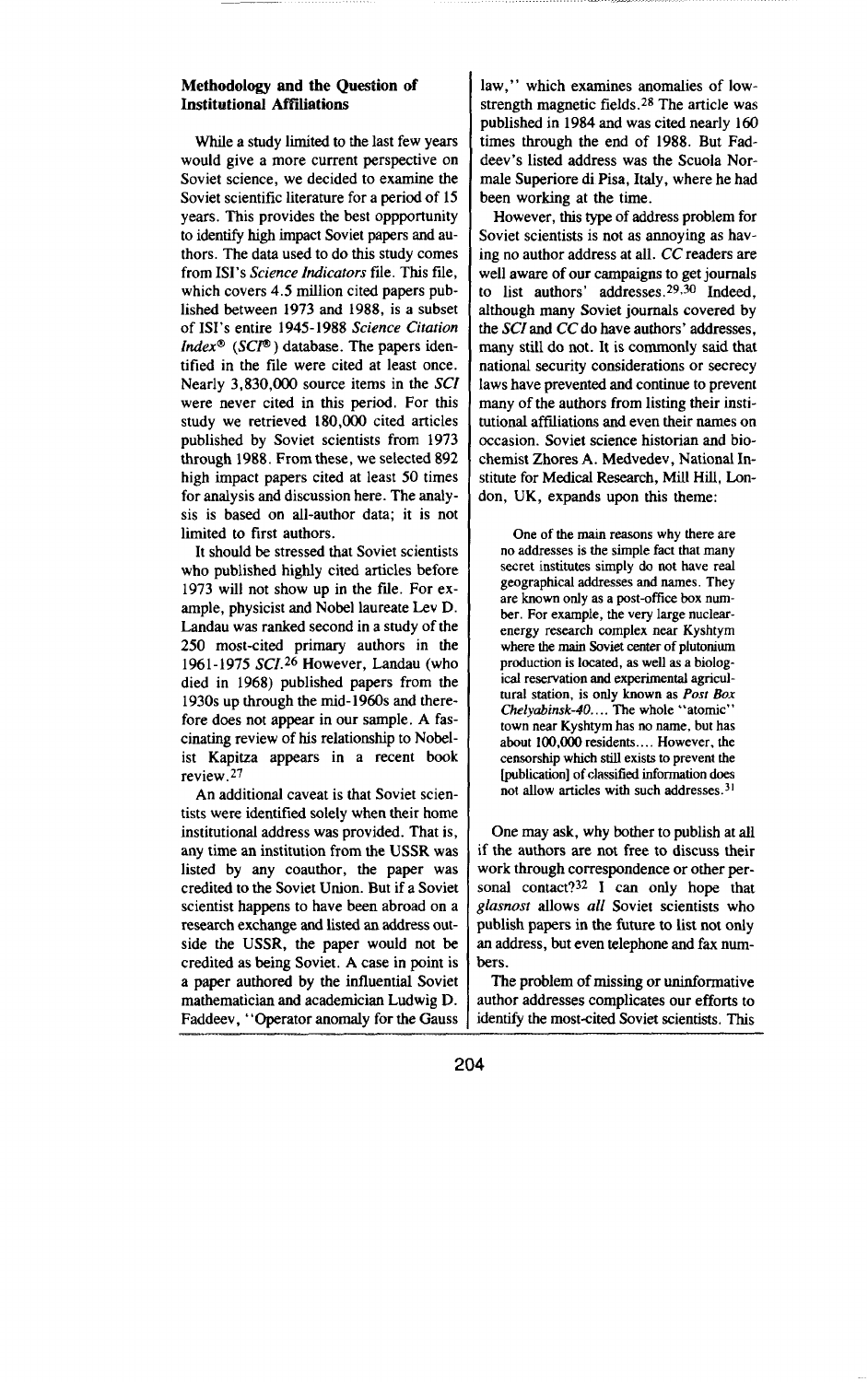makes it particularly difficult to distinguish **between** homographs—that is, different authors with the same last name and initials. Usually, most homographs can be quickly resolved by examining the journals of publication—if they are in widely divergent fields, such as immunology and petroleum engineering, we can differentiate between the two or three authors in question. However, if the homographic authors publish in the same set of field-specific journals, we rely on institutional affiliations to sort them out. Obviously, this strategy is less effective in dealing with potential Soviet homographs if there are no addresses. Short of contacting every known author listed and requesting complete bibliographies-a timeconsuming and expensive undertaking there is no guarantee that the homograph problem is completely solved. We have, of course, made every effort to ensure the accuracy of our list of most-cited Soviet scientists and are confident that the homograph problem has been kept to a minimum.

### **The Soviet 100-WMther the Academy Members?**

**Table 1 lists the top 100 scientists who were most cited for** their publications in 1973-1988. The columns of tabular data show, in order from the left, 1973 through 1988 citations, number of papers in the 15-year period, average number of citations per paper (''impact''), and 1988 citations for each author. Members of the USSR Academy of Sciences are identified by an asterisk, and corresponding members by a dagger.

The Academy of Sciences is the principal coordinating body for science, technology, and production in the Soviet Union. Under the Council of Ministers of the USSR, the academy directs the research of all academies of the 15 Union republics and other scientific institutions, including universities. At the present time, the academy controls the operation and funding of more than 260 institutions, university and government laboratories, naval institutes, observatories, research stations, and scientific societies.<sup>33</sup>

Membership in the academy is by election and is basically of two types-academicians and corresponding members. Despite the different appellations, there is really not much difference between the two, other than a bonus the scientist receives. For an academician, it is 500 rubles over his salary; for a corresponding member, 250 rubles. In fact, the difference is so negligible that discussions are now under way to dispense with the corresponding member designation. (However, according to Medvedev, full academicians are also entitled to a state dacha in prestigious country villages. $31$ )

Considering the influence of the USSR Academy of Sciences in determining science and technology policy, one would expect that academy members would be quite prominent in a study of the highest impact Soviet scientists. But this is not the case. The four most-cited scientists are neither academicians nor corresponding members: physicists V.S. Letokhov, V.I. Zakharov, M.A. Shifman, and A.I. Vainshtein. And only 35 of the top 100 Soviet scientists belong to the academy. Three of the academicians-biochemist Yuri A. Ovchinnikov, chemist Anatoli N. Nesmeyanov (former president of the academy), and nuclear physicist Yakov B. Zeldovich—are deceased. There is also another deceased scientist on our list, V.M. Zhdanov, who was a member of the Academy of Medical Sciences.

On the topic of academy representation in Table 1, I think that-in all fairness-it should be noted that we cannot say that members of non-Soviet academies are universally highly cited. When we studied the 1,000 most-cited authors in 1981, only 240 of the 736 identified US scientists were members of the NAS. 34

# A **Who's Who** of Soviet Science: **Physicists Dominate**

Of the 100 most-cited Soviet scientists in Table 1, roughly a third (35) of the authors listed are physicists. They are followed by life scientists (32), chemists (30), and spacescience researchers (3). These scientific dis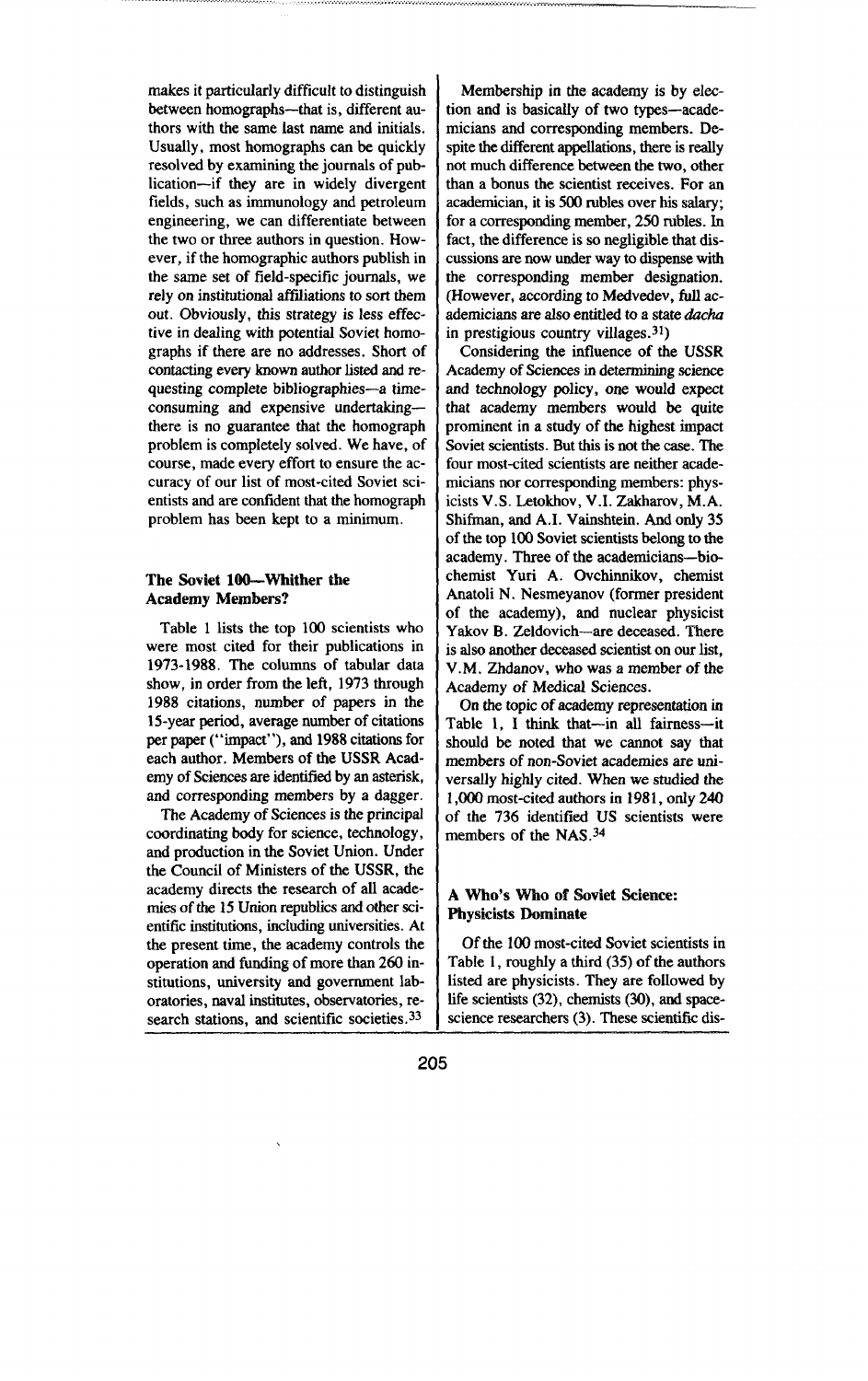Table 1: The 100 most-cited Soviet authors. Data are from the ISI<sup>®</sup> Science Indicators file, 1973-1988.  $A = 1973-1988$  citations. B=cited papers by this author. C=average citations per paper. D=citations received in 1988. Members of the USSR Academy of Sciences are indicated with an asterisk (\*); corresponding members are indicated with a dagger (t).

|    |                                                                                                                                                 | A     | B   | С     | D   |
|----|-------------------------------------------------------------------------------------------------------------------------------------------------|-------|-----|-------|-----|
| 1. | Letokhov V S<br>Institute of Spectroscopy(A)                                                                                                    | 4,575 | 270 | 16.9  | 248 |
| 2. | Troitsk<br>Zakharov VI                                                                                                                          | 4,401 | 129 | 34.1  | 14  |
| 3. | Theoretical and Experimental Physics Institute(A)<br>Moscow<br>Shifman M A                                                                      | 4,268 | 101 | 42.3  | 303 |
|    | Theoretical and Experimental Physics Institute(A)<br>Moscow                                                                                     |       |     |       |     |
| 4. | Vainshtein A I<br>Theoretical and Experimental Physics Institute(A)<br>Moscow                                                                   | 4,181 | 78  | 53.6  | 64  |
| 5. | *Ovchinnikov Y A<br>M.M. Shemyakin Bioorganic Chemistry Institute(A)<br>Moscow                                                                  | 4,082 | 113 | 36.1  | 286 |
|    | 6. †Polyakov A M<br>L.D. Landau Theoretical Physics Institute                                                                                   | 3,980 | 20  | 199.0 | 576 |
| 7. | Moscow<br>*Kochetkov N K<br>N.D. Zelinskii Organic Chemistry Institute(A)                                                                       | 3,326 | 329 | 10.0  | 241 |
|    | Moscow<br>8. †Voronkov M G<br>Institute of Organic Chemistry(A)                                                                                 | 3,290 | 624 | 5.3   | 263 |
|    | Irkutsk<br>9. *Prokhorov A M<br>Institute of General Physics(A)                                                                                 | 3,177 | 490 | 6.5   | 52  |
|    | Moscow<br>10. *Georgiev G P<br>V.A. Engelhardt Molecular Biology Institute(A)                                                                   | 3,140 | 123 | 25.5  | 69  |
|    | Moscow<br>11. Linde A D<br>P.N. Lebedev Physics Institute(A)                                                                                    | 2.777 | 53  | 52.4  | 329 |
|    | Moscow<br>12. *Korshak V V<br>A.N. Nesmeyanov Organoelemental Compounds Institute(A)                                                            | 2.626 | 617 | 4.3   | 25  |
|    | Moscow<br>13. Berezin I V<br>M.V. Lomonosov State University                                                                                    | 2.432 | 220 | 11.1  | 110 |
|    | Department of Chemistry<br>Moscow<br>14. †Pudovik A N                                                                                           | 2,389 | 548 | 4.4   | 116 |
|    | A.E. Arbuzov Organic and Physical Chemistry Institute(A)<br>Kazan                                                                               |       |     |       |     |
|    | 15. *Zefirov N S<br>M.V. Lomonosov State University<br>Department of Chemistry                                                                  | 2.188 | 253 | 8.6   | 210 |
|    | Moscow<br>16. *Nesmeyanov A N<br>A.N. Nesmeyanov Organoelemental Compounds Institute(A)                                                         | 1,997 | 226 | 88.4  | 375 |
|    | Moscow<br>17. *Kostyuk P G<br>A.A. Bogomolets Physiology Institute(U)                                                                           | 1,924 | 55  | 35.0  | 247 |
|    | Kiev<br>18. Lippmaa E<br>Chemical and Biological Physics Institute(E)                                                                           | 1,887 | 72  | 26.2  | 102 |
|    | Tallin<br>19. †Skulachev V P<br>M.V. Lomonosov State University<br>A.N. Belozerskii Laboratory of Molecular Biology and Bioorganic<br>Chemistry | 2.681 | 135 | 19.8  | 123 |
|    | Moscow                                                                                                                                          |       |     |       |     |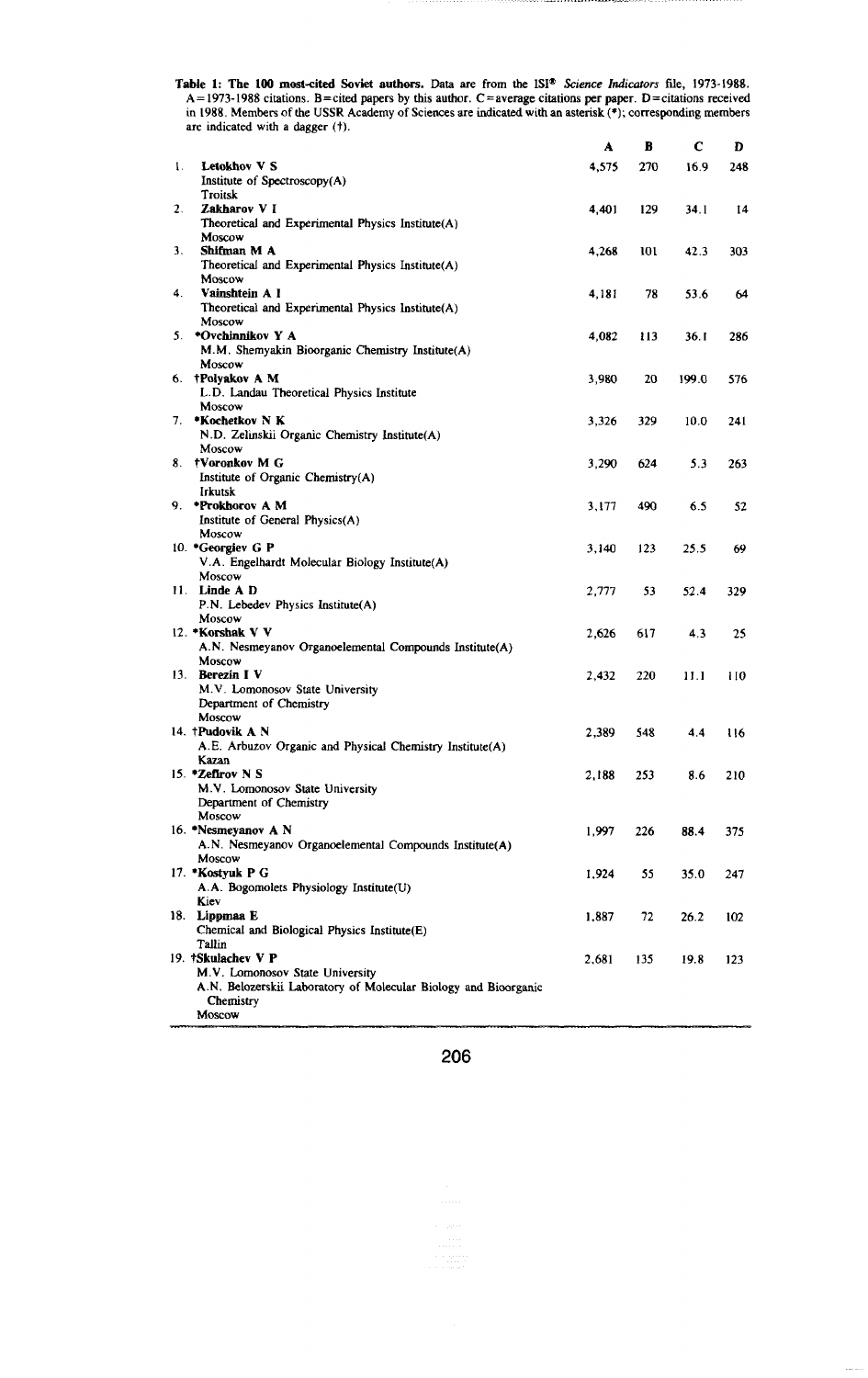| 20. | <b>Struchkov Y T</b><br>A.N. Nesmeyanov Organoelemental Compounds Institute(A)                  | 3,303 | 464 | 7.1  | 24  |
|-----|-------------------------------------------------------------------------------------------------|-------|-----|------|-----|
|     | Moscow<br>21. †Sunyaev R A<br>Space Research Institute(A)                                       | 1,877 | 35  | 53.6 | 87  |
|     | Moscow<br>22. Martinek K<br>M.V. Lomonosov State University                                     | 1,842 | 118 | 15.6 | 208 |
|     | Department of Chemistry<br>Moscow<br>23. Kiselev A V<br>M.V. Lomonosov State University         | 1,763 | 182 | 64.6 | 178 |
|     | Department of Chemistry<br>Moscow<br>24. Altshuler B L                                          | 1,813 | 36  | 50.4 | 393 |
|     | B.P. Konstantinov Nuclear Physics Institute(A)<br>Leningrad                                     |       |     |      |     |
|     | 25. *Reutov O A<br>M.V. Lomonosov State University<br>Department of Chemistry<br>Moscow         | 1,733 | 206 | 8.4  | 48  |
|     | 26. *Zeldovich Y B<br>Institute of Physics Problems(A)<br>Moscow                                | 1,732 | 91  | 19.0 | 952 |
| 27. | Bergelson L D<br>Cardiology Research Center(M)<br>Moscow                                        | 1,708 | 176 | 66.5 | 64  |
|     | 28. *Kabanov V A<br>A.V. Topchiev Petrochemical Synthesis Institute(A)                          | 1,622 | 224 | 7.2  | 51  |
| 29. | Moscow<br>Shashkov A S<br>N.D. Zelinskii Organic Chemistry Institute                            | 1,597 | 171 | 9.3  | 38  |
|     | Moscow<br>30. †Privalov P L<br>Institute of Protein Research(A)                                 | 1,590 | 61  | 26.1 | 218 |
|     | Pushchino-on-Oka<br>31. †Fradkin E S<br>P.N. Lebedev Physics Institute(A)                       | 1,652 | 76  | 21.7 | 388 |
|     | Moscow<br>32. *Basov N G<br>P.N. Lebedev Physics Institute(A)                                   | 1,544 | 199 | 7.8  | 316 |
|     | Moscow<br>33. "Ivanov V T<br>M.M. Shemyakin Bioorganic Chemistry Institute(A)                   | 1,478 | 90  | 16.4 | 23  |
|     | Moscow<br>34. Belov N V<br>M.V. Lomonosov State University                                      | 1,475 | 409 | 3.6  | 45  |
|     | Department of Physics<br>Moscow<br>35. †Larkin A I<br>L.D. Landau Theoretical Physics Institute | 1,475 | 55  | 26.8 | 23  |
|     | Moscow<br>36. Novikov V A<br>Theoretical and Experimental Physics Institute(A)                  | 1,463 | 56  | 26.1 | 62  |
|     | Moscow<br>37. *Razuvaev G A<br>N.I. Lobachevskii State University                               | 1,454 | 220 | 52.1 | 85  |
|     | Chemical Research Institute<br>Gorki<br>38. Aronov A G                                          | 1.449 | 54  | 26.8 | 45  |
|     | B.P. Konstantinov Nuclear Physics Institute<br>Gatchina<br>39. Spitsyn V I                      | 1,397 | 293 | 4.8  | 96  |
|     | Physical Chemistry Institute(A)<br>Moscow<br>40. †Tsvetkov V N                                  | 1,367 | 143 | 9.6  | 185 |
|     | Institute of Macromolecular Compounds<br>Leningrad                                              |       |     |      |     |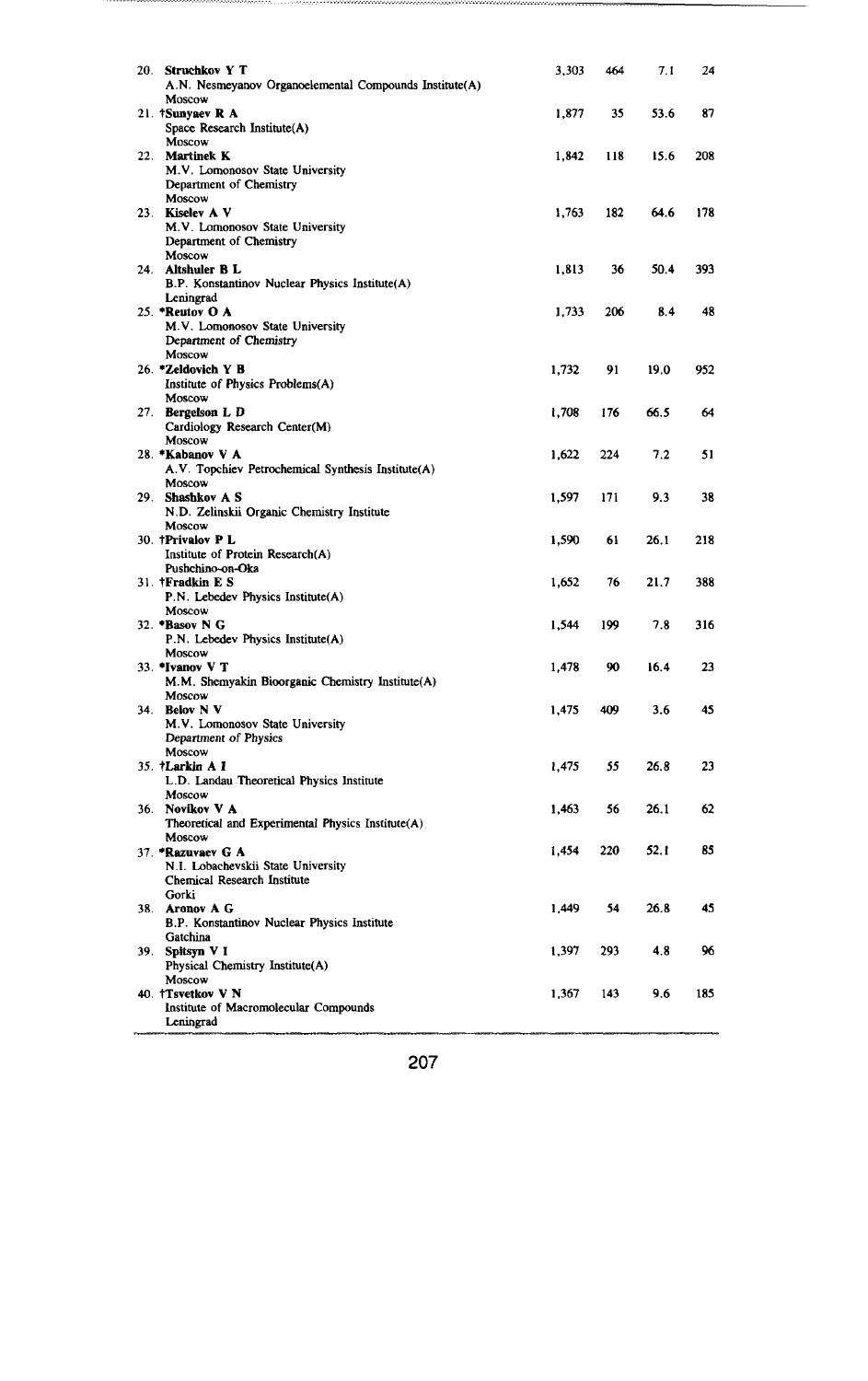| 41. | Shklovskii B I<br>A.F. Ioffe Physical Technical Institute(A)<br>Leningrad                                                   | 1.347 | 51  | 26.4 | 131 |
|-----|-----------------------------------------------------------------------------------------------------------------------------|-------|-----|------|-----|
| 42. | *Bayev A A<br>Institute of Molecular Biology                                                                                | 1,338 | 77  | 17.4 | 14  |
|     | Moscow<br>43. *Goldanskii VI<br>Chemical Physics Institute(A)                                                               | 1,309 | 136 | 9.6  | 167 |
| 44. | Moscow<br>Zamolodchikov A B<br>L.D. Landau Theoretical Physics Institute(A)                                                 | 1,295 | 38  | 34.1 | 188 |
|     | Moscow<br>45. †Petrov A A<br>Physical Technical Institute(A)                                                                | 1,280 | 283 | 4.5  | 47  |
| 46. | Moscow<br>Magi M<br>Institute of Chemistry and Biological Physics(E)                                                        | 1.251 | 40  | 31.3 | 21  |
| 47. | Tallin<br>*Plate N A<br>M.V. Lomonosov State University                                                                     | 1,220 | 131 | 9.3  | 108 |
| 48. | Department of Chemistry<br>Moscow<br>†Bunkin F V<br>General Physics Institute(A)                                            | 1,197 | 137 | 8.7  | 121 |
| 49. | Moscow<br>Shuryak E V<br>Novosibirsk Nuclear Physics Institute(A)                                                           | 1,196 | 40  | 30.0 | 232 |
| 50. | Novosibirsk<br>Krishtal O A<br>A.A. Bogomolets Physiology Institute(U)                                                      | 1,192 | 30  | 40.0 | 35  |
| 51. | Kiev<br>†Bystrov V F<br>M.M. Shemyakin Bioorganic Chemistry Institute(A)                                                    | 1,185 | 55  | 21.5 | 76  |
| 52. | Moscow<br>Kuzmin V A<br>Chemical Physics Institute(A)                                                                       | 1.181 | 148 | 8.0  | 58  |
| 53. | Moscow<br>Drachev L A<br>M.V. Lomonosov State University<br>A.N. Belozerskii Laboratory of Molecular Biology and Bioorganic | 1,179 | 54  | 21.8 | 34  |
| 54. | Chemistry<br>Moscow<br>Akhrem A A                                                                                           | 1,170 | 213 | 5.5  | 68  |
|     | Institute of Bioorganic Chemistry(B)<br>Minsk                                                                               |       |     |      |     |
| 55. | Minkin V I<br>Rostov State University<br>Physics and Organic Chemistry Research Institute                                   | 1,170 | 198 | 5.9  | 66  |
| 56. | Rostov<br>*Sagdeev R Z<br>Space Research Institute(A)<br>Moscow                                                             | 1,168 | 119 | 9.8  | 117 |
| 57. | Bakayev V V<br>Novosibirsk Medical Institute<br>Novosibirsk                                                                 | 1,149 | 22  | 52.2 | 6   |
| 58. | Shuvalov L A<br>Institute of Crystallography(A)<br>Moscow                                                                   | 1.141 | 181 | 6.3  | 17  |
| 59. | Petrovskii P V<br>A.N. Nesmeyanov Organoelemental Compounds Institute<br>Moscow                                             | 1,135 | 137 | 8.3  | 0   |
| 60. | Efros A L<br>A.F. Ioffe Physical Technical Institute(A)<br>Leningrad                                                        | 1,119 | 57  | 19.6 | 94  |
| 61. | Dmitriev B A<br>N.F. Gamaleya Epidemiology and Microbiology Institute(M)<br>Moscow                                          | 1,117 | 89  | 12.6 | 29  |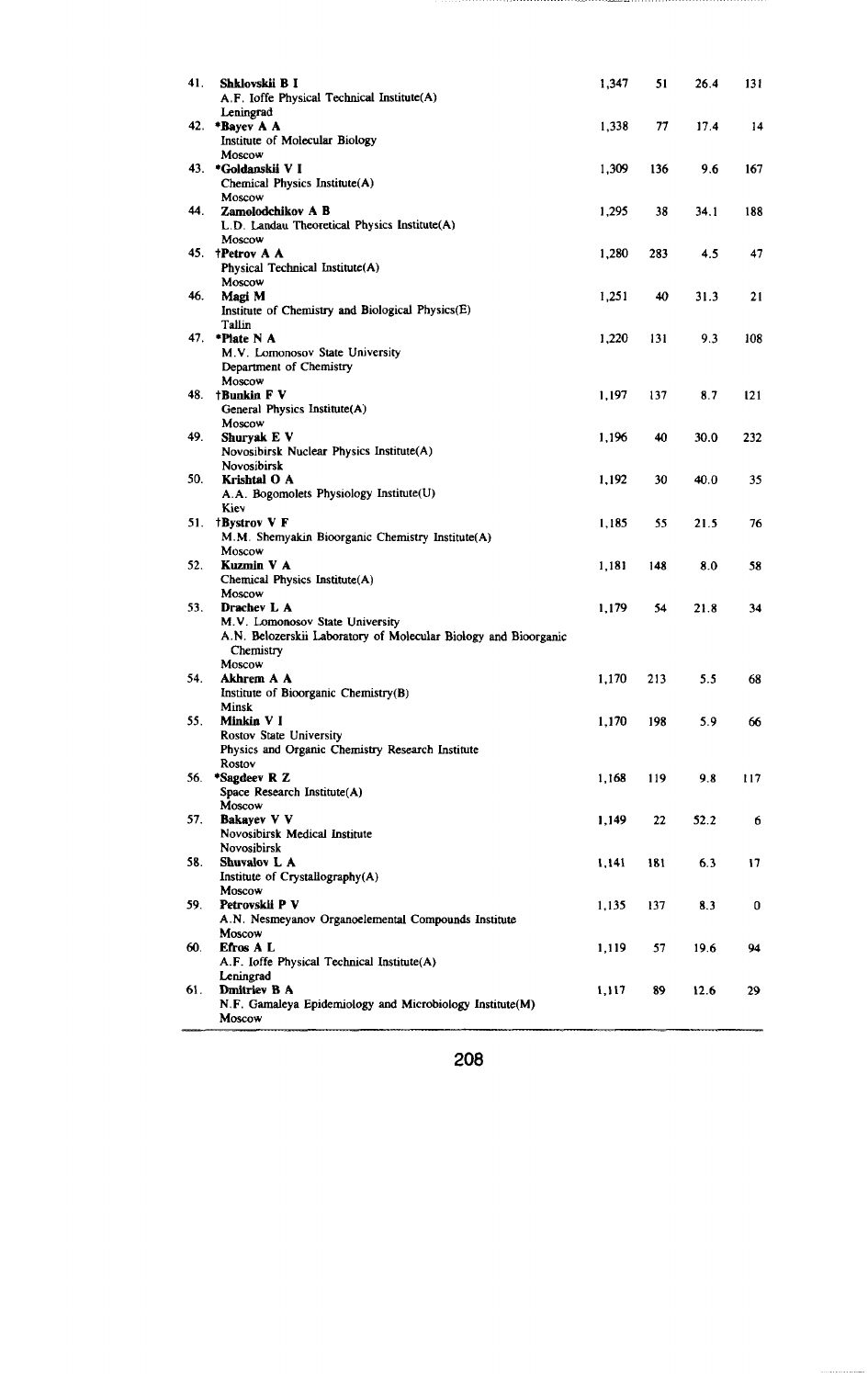| 62. | *Gorkov L P<br>L.D. Landau Theoretical Physics Institute(A)                               | 1,116 | 54  | 20.7 | 111 |
|-----|-------------------------------------------------------------------------------------------|-------|-----|------|-----|
| 63. | Moscow<br><b>Belavin A A</b><br>L.D. Landau Theoretical Physics Institute(A)              | 1,114 | 18  | 61.9 | 235 |
| 64. | Moscow<br><b>Lipatov Y S</b><br>Institute of the Chemistry of Macromolecular Compounds(U) | 1,112 | 196 | 5.7  | 134 |
| 65. | Kiev<br><b>†Zakharov V E</b><br>L.D. Landau Theoretical Physics Institute(A)              | 1,109 | 61  | 18.1 | 275 |
| 66. | Moscow<br><b>Ryskov A P</b><br>Molecular Biology Institute(A)                             | 1,090 | 51  | 21.4 | 4   |
| 67. | Moscow<br>Shuvalov V A<br>Institute of Soil Science and Photosynthesis(A)                 | 1,089 | 54  | 20.2 | 4   |
| 68. | Pushchino-on-Oka<br>Tseytlin A A<br>P.N. Lebedev Physics Institute(A)                     | 1,087 | 41  | 26.5 | 51  |
| 69. | Moscow<br>Nametkin N S<br>A.V. Topchiyev Petrochemical Synthesis Institute(A)             | 1,082 | 125 | 8.7  | 0   |
| 70. | Moscow<br>Levanyuk A P<br>A.V. Shubnikova Crystallography Institute(A)                    | 1,072 | 73  | 14.7 | 59  |
| 71. | Moscow<br>Nefedov VI<br>N.S. Kurnakov General and Inorganic Chemistry Institute(A)        | 1,063 | 105 | 10.1 | 70  |
| 72. | Moscow<br>Skryabin K G<br>Molecular Biology Institute(A)                                  | 1,062 | 40  | 26.6 | 9   |
| 73. | Moscow<br>Davankov V A<br>A.N. Nesmeyanov Organoelemental Compounds Institute(A)          | 1,040 | 84  | 12.4 | 34  |
| 74. | Moscow<br>Shibaev V P<br>M.V. Lomonosov State University<br>Department of Chemistry       | 1,039 | 108 | 9.6  | 53  |
| 75. | Moscow<br>Zhdanov V M<br>D.I. Ivanovskii Virology Institute(M)                            | 1,035 | 138 | 7.5  | 34  |
| 76. | Moscow<br><b>Klimov V V</b><br>A.N. Bakh Biochemistry Institute(A)                        | 1,021 | 67  | 15.2 | 55  |
| 77. | Moscow<br>Lutsenko I F<br>M.V. Lomonosov State University                                 | 1,001 | 191 | 5.2  | 20  |
| 78. | Department of Chemistry<br>Moscow<br>Abdulaev N G                                         | 997   | 37  | 27.0 | 12  |
| 79. | M.M. Shemyakin Bioorganic Chemistry Institute(A)<br>Moscow<br><b>Kumakhov M A</b>         | 990   | 50  | 19.8 | 35  |
|     | M.V. Lomonosov State University<br>Institute of Nuclear Physics<br>Moscow                 |       |     |      |     |
| 80. | Voloshin M B<br>Theoretical and Experimental Physics Institute<br>Moscow                  | 987   | 44  | 22.4 | 62  |
| 81. | Yermakov Y I<br>Institute of Catalysis(A)<br><b>Novosibirsk</b>                           | 982   | 95  | 10.3 | 36  |
| 82. | Orlov S N<br>Central Research Laboratory<br>Ministry of Public Health USSR<br>Moscow      | 969   | 67  | 14.5 | 43  |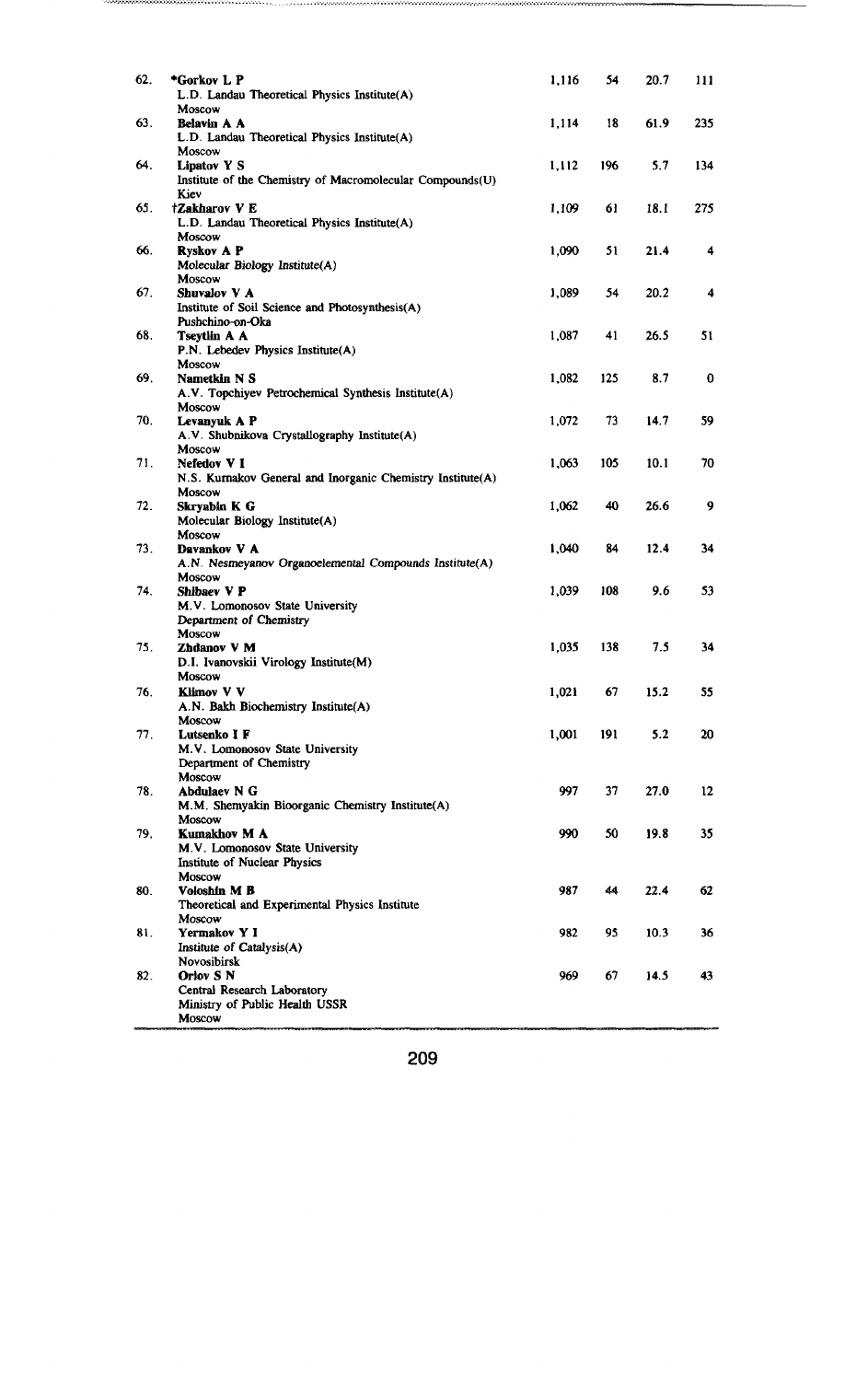| 83.  | <b>Boreskov G K</b><br>Institute of Catalysis(A)<br>Novosibirsk                                                                                                                   | 964 | 109 | 8.8  | 46          |
|------|-----------------------------------------------------------------------------------------------------------------------------------------------------------------------------------|-----|-----|------|-------------|
| 84.  | Postnov Y V<br>Central Research Laboratory<br>Ministry of Public Health USSR<br>Moscow                                                                                            | 957 | 47  | 20.4 | 79          |
| 85.  | *Spirin A S<br>Institute of Protein Research(A)                                                                                                                                   | 952 | 60  | 15.9 | 65          |
| 86.  | Pushchino-on-Oka<br>*Knorre D G<br>Institute of Bioorganic Chemistry(A)                                                                                                           | 937 | 76  | 12.3 | 34          |
| 87.  | Novosibirsk<br>Ptitsyn O B<br>Institute of Protein Research(A)                                                                                                                    | 932 | 57  | 16.4 | 48          |
| 88.  | Pushchino-on-Oka<br>*Chazov E I<br>Moscow Cardiology Center                                                                                                                       | 932 | 42  | 22.2 | 118         |
| 89.  | Moscow<br>Kachanov V A<br>Serpukhov High Energy Physics Institute                                                                                                                 | 925 | 82  | 11.3 | 0           |
| 90.  | Serpukhov<br>Feigina M Y<br>M.M. Shemyakin Institute of Bioorganic Chemistry(A)                                                                                                   | 924 | 23  | 40.2 | $\mathbf 0$ |
| 91.  | Moscow<br>Osipov O A<br>Rostov Don University                                                                                                                                     | 923 | 178 | 5.2  | 31          |
|      | Physical and Organic Chemistry Institute<br>Rostov Don                                                                                                                            |     |     |      |             |
| 92.  | Sokolov VI<br>A.N. Nesmeyanov Organoelemental Compounds Institute(A)<br>Moscow                                                                                                    | 919 | 117 | 7.9  | 40          |
| 93.  | Shakura N I<br>Shternberg Astronomy Institute<br>Moscow                                                                                                                           | 916 | 14  | 65.4 | 77          |
| 94.  | Makarov G N<br>Spectroscopy Institute(A)<br>Troitsk                                                                                                                               | 908 | 41  | 22.1 | 1           |
| 95.  | <b>Brandt N B</b><br>M.V. Lomonosov State University<br>Department of Physics                                                                                                     | 903 | 124 | 7.3  | 115         |
| 96.  | Moscow<br>Saks V A<br>Cardiovascular Surgery Institute(M)                                                                                                                         | 902 | 51  | 17.7 | 33          |
| 97.  | Moscow<br>Rubin A B<br>M.V. Lomonosov State University                                                                                                                            | 902 | 125 | 7.2  | 13          |
| 98.  | Department of Biophysics<br>Moscow<br>Samoson A                                                                                                                                   | 897 | 21  | 42.7 | 31          |
| 99.  | Institute of Chemical Physics and Biophysics(E)<br>Tallin<br>Kaulen A D                                                                                                           | 897 | 33  | 27.0 | 2           |
|      | M.V. Lomonosov State University<br>A.N. Belozerskii Laboratory of Molecular Biology and<br><b>Bioorganic Chemistry</b>                                                            |     |     |      |             |
| 100. | Moscow<br>Frankkamenetskii M D<br>Institute of Molecular Genetics<br>Moscow                                                                                                       | 880 | 32  | 27.5 | 44          |
|      | $(A)$ = Academy of Sciences<br>$(M)$ = Academy of Medical Sciences<br>$(E)$ = Academy of Sciences EsSSR<br>$(U)$ = Academy of Sciences UkSSR<br>$(B)$ = Academy of Sciences BeSSR |     |     |      |             |

------

...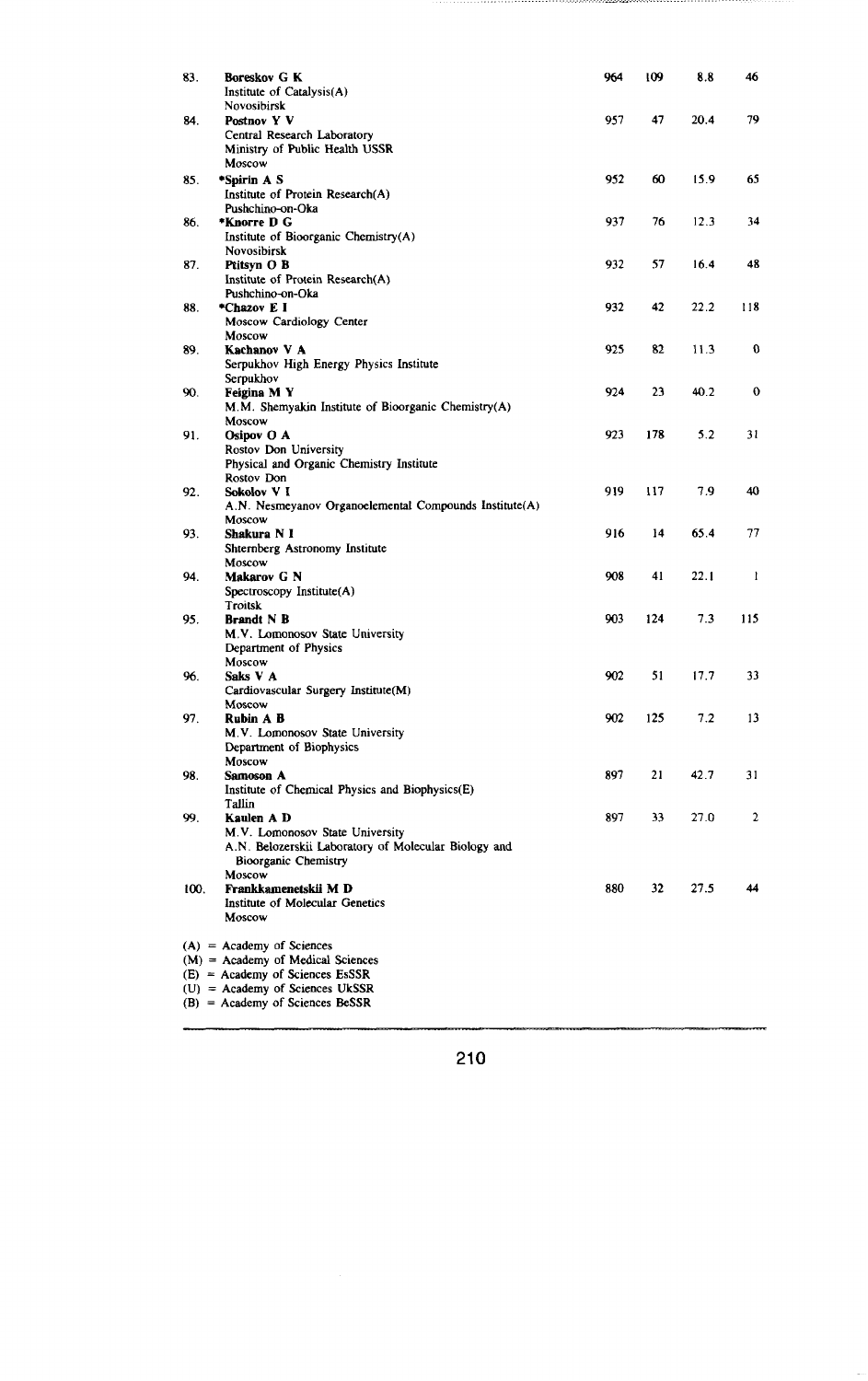cipline determinations are, for the most part, made solely by institutional affiliation; however, if the discipline could not be ascertained by affiliation, the journals in which the scientist published were examined to help us.

Among the 35 physicists listed, 10 are academy members: corresponding members Fedor V. Bunkin, Efim S. Fradkin, Anatoli I. Larkin, Aleksander M. Polyakov, and Vladimir E. Zakharov; and academicians Nikolai G. Basov, Vitalii I. Goldanskii, Lev P. Gorkov, Nobelist Aleksander M. Prokhorov, and the late Zeldovich. All work at institutions based in Moscow. Nonacademy members overwhelmingly had institutional affiliations in Moscow as well (16), but there was representation from other cities as well—Leningrad (3), Tallin (2), Gatchina (1), Novosibirsk (1), Serpukhov (l), and Troitsk (l).

Medvedev believes the prominence of Soviet physicists in our list would be even more evident had nuclear scientists been able to publish their results abroad. Furthermore, he points out that many prominent figures working in nuclear physics (as well as other subjects that are defense-linked) are not even allowed to publish in Soviet journals (undoubtedly comparable statements could be made about Western defense-linked researchers):

**Even names of some great Soviet sci** $entists$  are never mentioned-like academi**cian Sergei P. Korolev (space technology), who was anonymous before he died. Others, like the Iate academician V, Legasov (or academician Evgeny P. Velildmv, now director of the I. Kurchatov Institute in Moscow) have published very few papers, because they mostfy prepare "closed" repxta.... The late academician Andrei D. Sakharov is hardly known as a nuclear scientist if you read the journais.3}**

Of the **32 life** scientistsin Table 1, the four most-cited researchers are members of the academy. They are biochemist Ovchinnikov, now deceased; molecular biologist Georgi P. Georgiev, a *Citation Classic"*

commentator;<sup>35</sup> physiologist Platon G. Kostyuk; and corresponding member and biochemist Vladimir P. Skulachev. Further down the list, we find academicians Vadim T. Ivanov (biochemistry); Aleksander A. Bayev (molecular biology); Aleksander S. Spirin (molecular biology), also a *Citation* Classic commentator:<sup>36</sup> D.G. Knorre (biochemistry); Evgeny 1. Chazov (physiology); and corresponding members Pyotr L. Privalov (biophysics and polymers) and Vladimir F. Bystrov (biophysics). Ivanov, Bayev, Bystrov, Chazov, Georgiev, and Skulachev work in Moscow; Kostyuk in Kiev; Knorre in Novosibirsk; and Privalov and Spirin in Pushchino-on-Oka. Of the other 21 life scientists, 16 work in research centers in Moscow, 2 in Pushchino-on-Oka, and 1each in Kiev, Minsk, and Novosibirsk.

Of the 30 chemists, 12 are academy members: corresponding members Mikhail G. Voronkov, Anatoli A. Petrov, Arkadiy N. Pudovik, and V.N. Tsvetkov; and academicians Viktor A. Kabanov, Nikolai K. Kochetkov, V.V. Korshak, the late Nesmeyanov, Nikolai A. Plate, Georgi A. Razuvaev, Oleg A. Reutov, and Nikolai S. Zefirov. Tsvetkov works in Leningrad, Voronkov in Irkutsk, Pudovik in Kazan, and Razuvaev in Gorki, while the others have Moscow addresses. The other chemists in our most-cited list are located at institutions in the following cities: Moscow (11), Novosibirsk and Rostov-on-Don (2 each), and Kiev, Tallin, and Troitsk (1 each).

The three space-science researchers we identified are corresponding member Rashid A. Sunyaev, academician Roald Z. Sagdeev, and N.1. Shakura. All have Moscow addresses, Sagdeev has been instrumental in the ongoing efforts to restructure the academy, and his views appear later in this essay.

Overall, the institutional affiliations of the top 100 Soviet researchers reveal that 71 are situated in Moscow, 4 each in Leningrad, Novosibirsk, and Pushchino-on-Oka, and 3 apiece in Kiev and Tallin. Figure 1 is a map of the USSR showing all cities that published at least 250 papers in 1989. The number of papers per city is given below the map. In 1989 the SCI covered over 3,200 journals,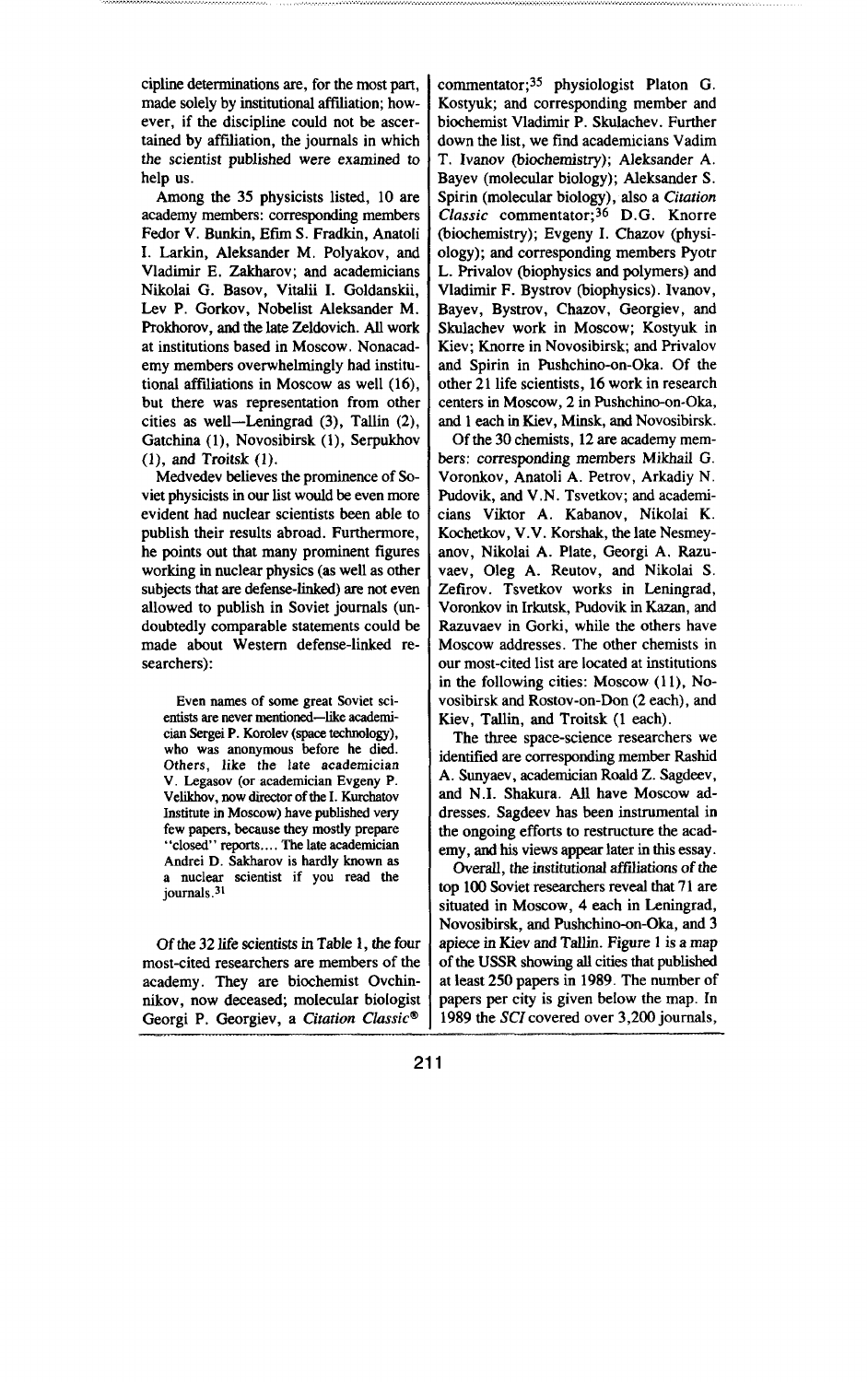Figure 1: Soviet cities that generated 250 or more publications in 1989.  $A = city$  in which research was conducted. B **=number of papers published**in 1989.



of which 127 were Soviet journals in Russian or in English translation.

### **Factors Affecting Soviet Citation Counts**

While reviewing this essay, Medvedev noticed that most of the citations to the majority of the authors in our list are to Soviet publications, and very few are from US or Western journals. Medvedev also noted that the most-cited and most-prolific authors— Letokhov and Voronkov-have significant percentages of self-citations. Medvedev provided some further insights as to why some of the names possibly appeared on our list:

**In the USSR it is nearly compulsory to cite so-called "classics" and scientists who are very influential. For example, Evgeny 1. Chazov was also a minister of health of the USSR (he was dismissed in early April). [M]any references in 1988 were due to his ministerial position . . . . [For example], even Chazov's short interview** in the **generaf media tabloid** *Argume~ i Fatty is* **included among his list of works, [although it is not a research article]. This [instance] is due to the fact**  $h$ **e** was the minister of health, not because **of his research achievements. ~n 1985 Chazov, along with the American Bernard** Lown, accepted the Nobel Peace Prize on **behalf of the Intemationaf Physicians for the Prevention of Nuclear War.]**

**Furthermore, some scientists receive preferential citation treafment in the USSR**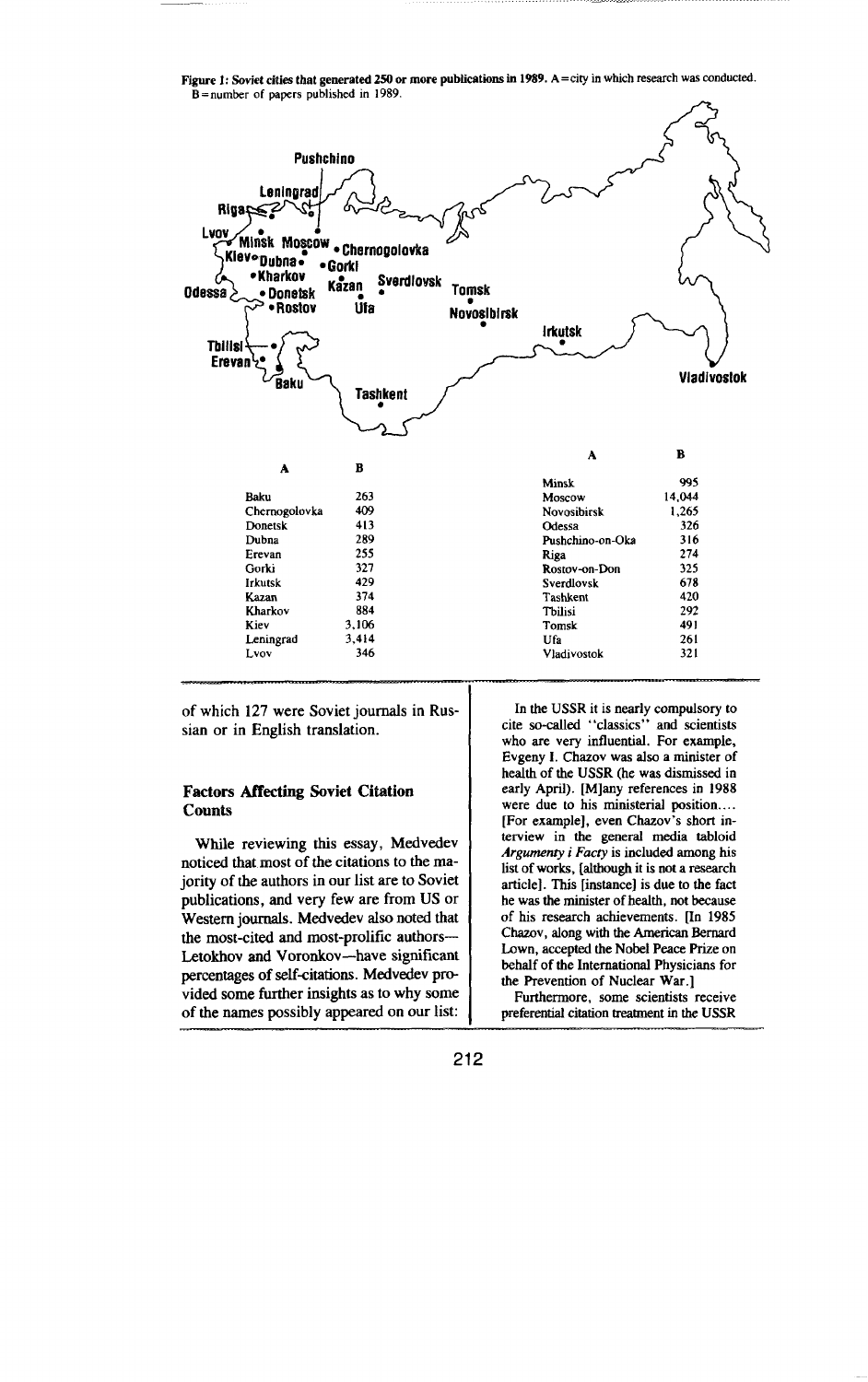**because they are editors-in-chief of certain journals. [For example], Vladiir P. Skulachev [is] editor of** *Biokhimiya,* **and the late professor V. M. Zhdanov, former**  $editor$  **of** *Voprosy Virusologii....* [And it **is a] Soviet rufe that publication of a scientific paper [is] allowed only if it is officially presented by the institute dmector. Without a formal letter from the director, the paper will not even be considered by Soviet scientific journals. [Thus], the directors and their deputies are ensconced in privileged positions ... .31**

### **The Highest Impact Soviet Scientists Are Not Necessarily the Most Prolific**

The highest impact Soviet author during the 15-year span, 1973-1988, is nuclear physicist Polyakov, an academy corresponding member. His 20 papers received about 4,000 citations for an average of 200 citations per paper. Crystallographer N.V, Belov has the lowest impact (3.6) of the 100 scientists listed. Their average impact is 23.3. The cited average for academy members is 24.6. However, if one factors out Polyakov's' 'superstar" citation number, the impact for academy members is 19.4. After Polyakov, the next six scientists with the highest impact are: the late Nesmeyanov  $(88.4)$ ; cardiologist L.D. Bergelson  $(66.5)$ ; astronomer Shakura (65.4); physicist A.V. Kiselev (64.6); and physicist Vainshtein and space scientist Sunyaev (53.6 each).

The most-prolific authors in Table 1 are physicists and chemists-Voronkov, with 624 papers; Korshak (617); Pudovik (548); Prokhorov (490); **Y** .T. Struchkov (464); Belov (409); and Kochetkov (329). By the way, in a study of the highest cited Soviet scientists that appeared in *The Scientist®*, **it** was erroneously reported that Kochetkov was deceased.<sup>37</sup> We received letters from both Goldanskii and Kochetkov himself informing us of this fact.<sup>38,39</sup> (Apparently, Kochetkov was confused with a K.A. Kocheshkov, who died **12 years ago.)**

**Fifty-three of the** scientists in Table 1 authored 100 papers or less that were cited at least once, while 30 authored 101 to 200 papers. Seventeen authored more than **200** papers, 11 of whom are academy members.

**Most** of these papers included one or more coauthors.

# **Physics Predominance: A Sign of Soviet Militarism?**

Physics has been an area of science in which the USSR has been known to conduct world-class research for over 50 years. Soviet physicists are respected, influential, and have been at the forefront of world science for many decades. The data presented here corroborate this: of the 100 most-cited scientists, 35 are physicists. Typically, life-sciences researchers and publications tend to dominate undifferentiated citation lists. The reverse has been the case in the USSR.

We asked Medvedev to comment on this. He suggests that in the past the Soviet Union's military establishment focused the nation's scientific efforts on physics-based projects—such as the development of nu clear weapons:

**Physics received top priority in the Soviet Union when Stalin spent most mbles**  $\mathbf{t}$  **to create** the **atomic** bomb. As a conse**quence, physics received favored treatment and unfimited govermnentd support, and physicists were able to develop anything they liked. Physicists also had the most fnnds of any branch of Soviet science.**

**They were also spared the same type of idczrlogically motivated interference which had such a disastrous impact on biology (the Trofirn Lysenko affair), on chemistry (the rejection of Linus Pauling's theories), and cybernetics,**

**Since World War II, the majority of the elected presidents of the Academy of Sciences have been [nuclear] physicists. [Since] the academy was dominated by physicists, [they became] the privileged elite.**

**But tcday, I don't think Soviet physicists have leading positions in world science as they did in the 1950s and 1960s-essen** $t$ ially because of the problems of obtain**ing modem computers. flue to this, Soviet progress in physics today is much more modest than in the past.\***

According to Nobelist Roald Hoffmann, Department of Chemistry, Come]] Univer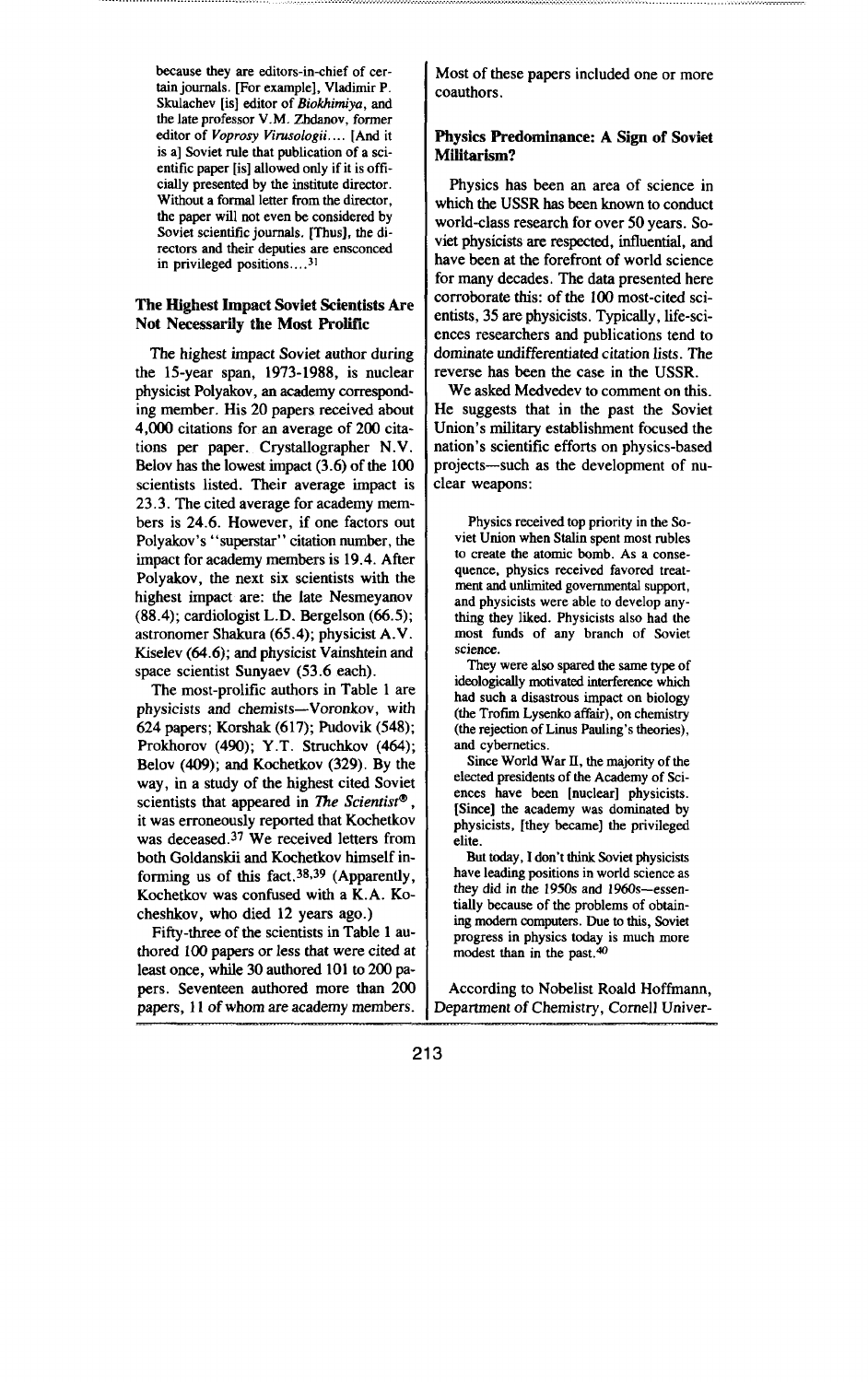sity, militarism is only one reason for the dominance of physics in Soviet science. He suggests another major factor is the tradition of highly regarded scientists in Russian history: "Role models are very important in Soviet (and Russian) society. Three great physicists—Landau, Ilya I. Frenkel, and Pyotr Kapitza-shaped Soviet science, not onfy physics, but also guided [Soviet] youth to physics. [These men's] eminence and prestige *predated* the World War II period.' '41

Soviet excellence in physics is borne out when one looks at the Nobel Prizes. Of the 10 Nobel Prizes that have been awarded to Soviet scientists, 7 have been in physics. The 1958 prize was awarded to Ilya M. Frank, Igor E. Tamm, and Pavel A. Cherenkov. Landau won in 1962 for his work in the field of condensed matter, especially liquid helium. And Basov and Prokhorov with the American Charles Townes won in **1964.** (Prokhorov is ranked ninth on the list of most-cited Soviet scientists in Table 1.) Pyotr Kapitza, who shared the 1978 Nobel physics award with Americans Amo Penzias and Robert Wilson, was recognized for his inventions and discoveries in low-temperature physics.

An interesting trend among Soviet physics Nobelists is that the 1958 and 1964 awards went to activity relating to lasers. Tamm and Frank found an explanation for why some liquids fluoresced when irradiated by gamma rays, a phenomenon discovered by Cherenkov. This discovery, which later proved important for laser technology, was recognized by the 1958 prize.<sup>42</sup> Prokhorov, Basov, and Townes's efforts dealt with the development of lasers and won the 1964 award. 43 The top-cited Soviet scientist in 1SI's *Science Indicators* file-Letokhovis a pioneer in the field of laser spectroscopy.

#### **Conclusion**

In concluding the first part of this essay on Soviet science, it is worth noting a recent interview by academician Sagdeev, former director of the Space Research Institute, Moscow, who gave an assessment of the USSR Academy of Sciences. According to Sagdeev the academy has become little more than a rubber stamp for huge, national-prestige projects after decades of control by an aging bureaucracy. Only in 1988 were elections for the top academy posts revamped, and age caps have been placed on active members.<sup>44</sup>

Sagdeev further asserts that *perestroik* has come late to the academy and greater efforts will be required for meaningful restructuring. He said: "The academy was too sleepy in the beginning.... It began to overhaul itself only as a result of demands from the public and from individual scientists .... As long as top officials [of the academy] are nominated by the [Communist] party or through party bosses like Yegor Ligachev, **perestroika** in the academy will be a phantom."<sup>44</sup>

In Part 2, we will examine the most-cited papers, institutes, research fronts, and journals.

\*\*\*\*\*

*My thanks to C.J. Fiscus and Peter Pesavento for their help in the preparation of this* essay.

 $2:$  1990 191

#### **REFERENCES**

<sup>1.</sup> Clines F X. Soviet leaders agree to surrender Communist party monopoly on power. New York Times 8 February 1990. p. A1; A10.

<sup>2.</sup> Booth W. AAAS meeting: science smorgasbord with snow. Science 239:971-2, 1988.

<sup>3.</sup> **seltzer R J. Soviet scientists** detail reforms under perestroika. Chem. *Eng. News 66(8):5-6, 22* February 1988.

<sup>4.</sup> -—--—--- Perestroika and glasnost begin to transform science in **U.S.S.R. Chem.** .Eng. News 66(51):31-3, 19 December 1988.